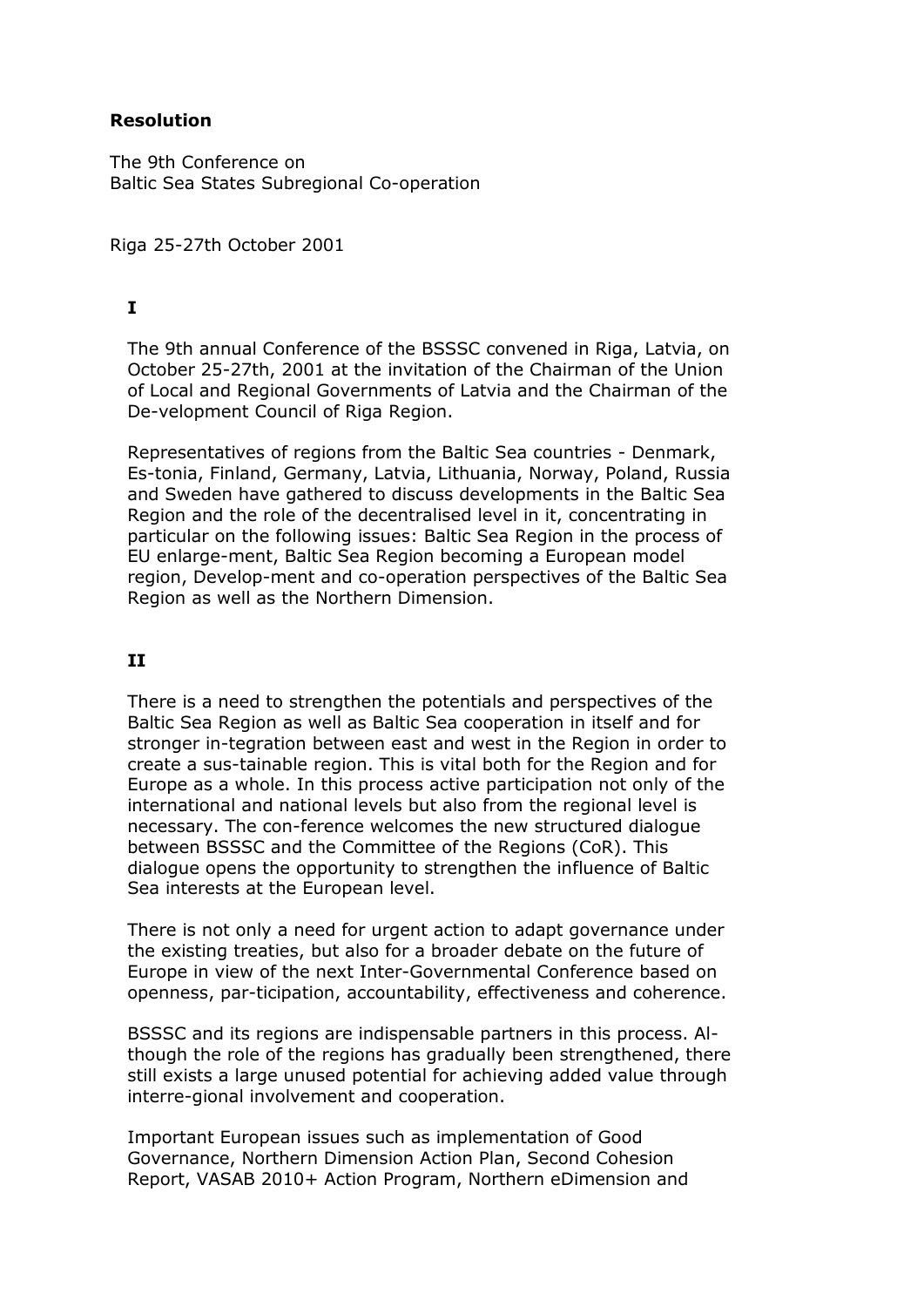Baltic 21 constitute a platform for direct involvement of regions and will not succeed without regional initiatives.

BSSSC welcomes the decision of the PHARE Management Committee to continue with the budget line on "Co-operation in the Baltic Sea" (B 7 - 0311) to foster small projects in the applicant countries of the Baltic Sea. As well, the conference appreciates to co-relate INTERREG and PHARE. BSSSC takes this move as a sign that the EU Commission has finally grasped the importance of such cooperation in the Baltic Sea Re-gion. The Conference calls upon regions to make active use of these fa-cilities. In this context the conference stresses the need to erase still exist-ing barriers due to maritime borders when applying EU-programs for transnational co-operation in the Baltic Sea Region. Recognition of the potential of the Baltic Sea Region should lead to a financial commitment from all Baltic Sea States channeled through the Council of the Baltic Sea States (CBSS). The Fund for "Sub-regional Co-operation in the Bal-tic Sea Area" will have a strong bearing on obtaining a sustainable re-gion.

There is a need for a common understanding in the Baltic Sea Region of which policies are most effective in realizing the economic opportunities in the Region and how assistance policy can best be targeted in order to play an effective role in this endeavor. The objective is to create an envi-ronment for businesses throughout the Baltic Sea Region in which trade and investment is able to sustain itself and develop.

As far as nature protection and environment is concerned it is a tremen-dous challenge to achieve sustainability all over the Baltic Sea Region. To a large extent, regions have the competences within nature protection and environment as well as physical and spatial planning issues. Regions must play a substantial role in the whole process from planning to im-plementation and follow-up. The conference emphasizes the need for in-tegrated regional planning in the coastal zone of the Baltic Sea Region focusing on the restoration of the ecological balance of nature and environment. In this context the conference recommends, i.e. to the sub-regions, their participation in the coastal zone project, developed for IN-TERREG III B funding by VASAB 2010.

Initiatives such as Baltic 21, as well as the implementation of the EU Water Framework Directive, can only be carried through by involving regions in an integrated process among all relevant actors, national gov-ernments and organizations.

Within education and youth, policy participation of young people and children has to be secured with appropriate methods. Only through an early participation at the local and regional level in everyday life can young people learn democratic procedures and the value of taking part in elections and the importance of pursuing interests.

Baltic Sea national governments and the EU-Commission are urged to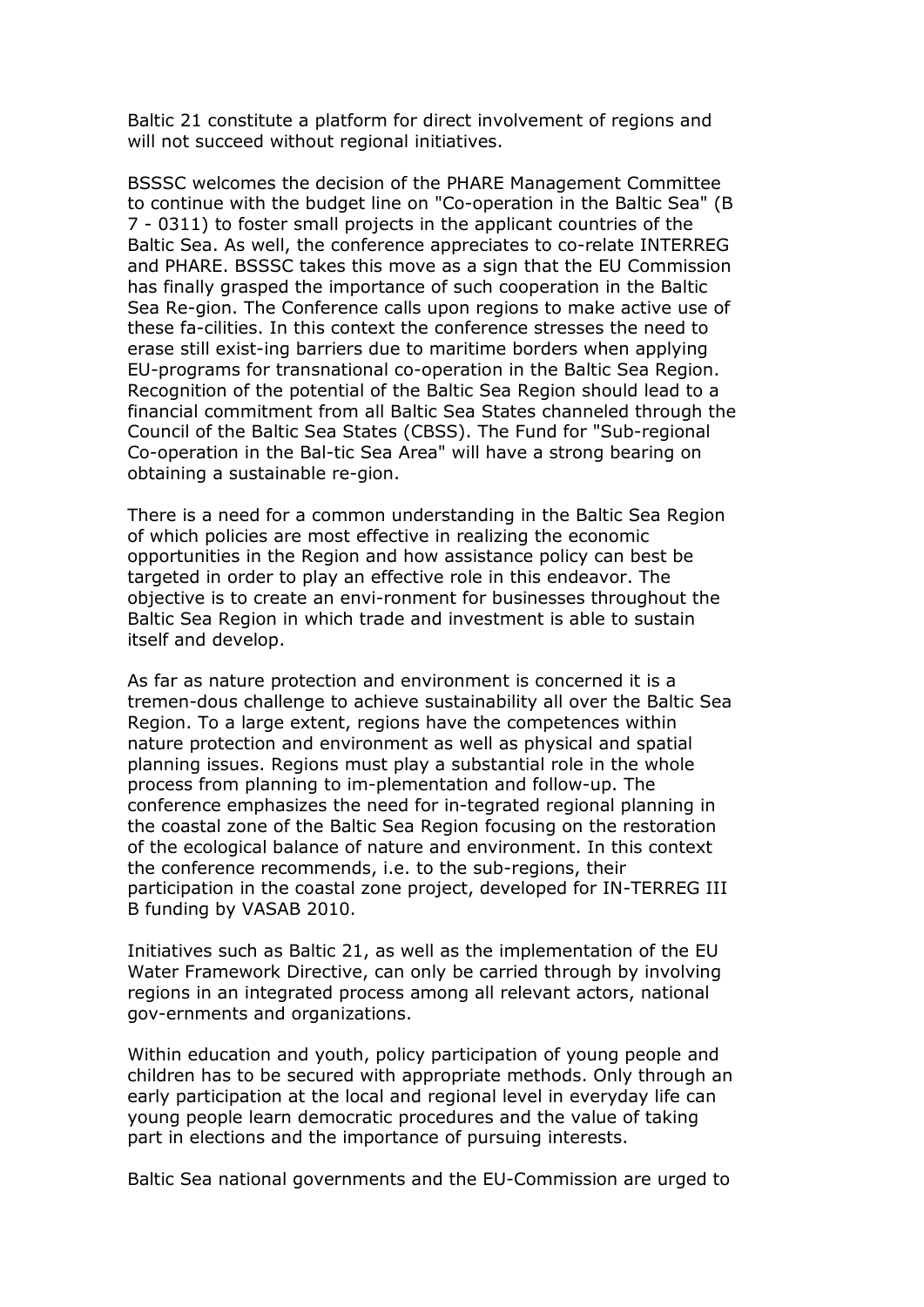involve regional and local levels in all EU-related matters which affect the decentralized level, especially in the complex process of the EUenlargement. In this regard the conference welcomes the Commission's White Paper on "European Governance", which starts a new interaction with regional and local levels and civic society. BSSSC will take part in this interaction. It will actively participate in the discourse about the ob-jectives of the White Paper.

#### **III**

The Conference - taking into account the political developments of the Baltic Sea Region recalls and welcomes:

\* the Conclusions of the 3rd Baltic Sea Summit of Heads of Governments in Kolding (2000) and especially the emphasis given there to subregional and cross-border co-operation as complementing the coming EU enlargement processes and the development of the EU's Northern Dimension;

\* The Resolution of the 8th Conference on Baltic Sea States Subregional Co-operation held in Pärnu, Estonia - October 2000;

\* The publication by the EU Commission of the White Book on European Governance;

\* Adoption of The European Convention on Human Rights (Nice, 2000);

\* the Action Plan for the Northern Dimension endorsed by the EU Council in Feira in 2000;

\* the Action Plan for the Period 2000-2001 adopted by the ministers in charge of trade and economic co-operation of the Baltic Sea States in Bergen (2000);

\* the Wismar Declaration on transnational spatial planning and development policies for the Baltic Sea Region to 2010, adopted at the Fifth Conference of Ministers for spatial planning and development in the countries of the Baltic Sea Region (September 2001) and espe-cially the view that transnational co-operation on sustainable spatial development is considered as strategic approach to foster integration and competitiveness around the Baltic Sea;

\* the European Spatial Development Perspective - Towards Balanced and Sustainable Territory of the EU;

\* the eEurope initiative launched in 1999 and the Communication "eEurope - An Information Society" for all adopted by the EU Commission as well as the related eEurope+ initiative together with respective actions plans;

\* the Baltic 21 programme;

\* the Communique of the 10th CBSS Ministerial Session in Hamburg (2001), in particular the emphasis paid to necessary "support for improved cross-border and sub-regional co-operation for the further development of the Baltic Sea Region" as well as attention to the fact that "the active involvement of regional organisations is crucial to achieving the goals of Northern Dimension";

\* the ambitious work of the CBSS on compiling its list of "priorities and projects" related to the implementation of the EU Action Plan on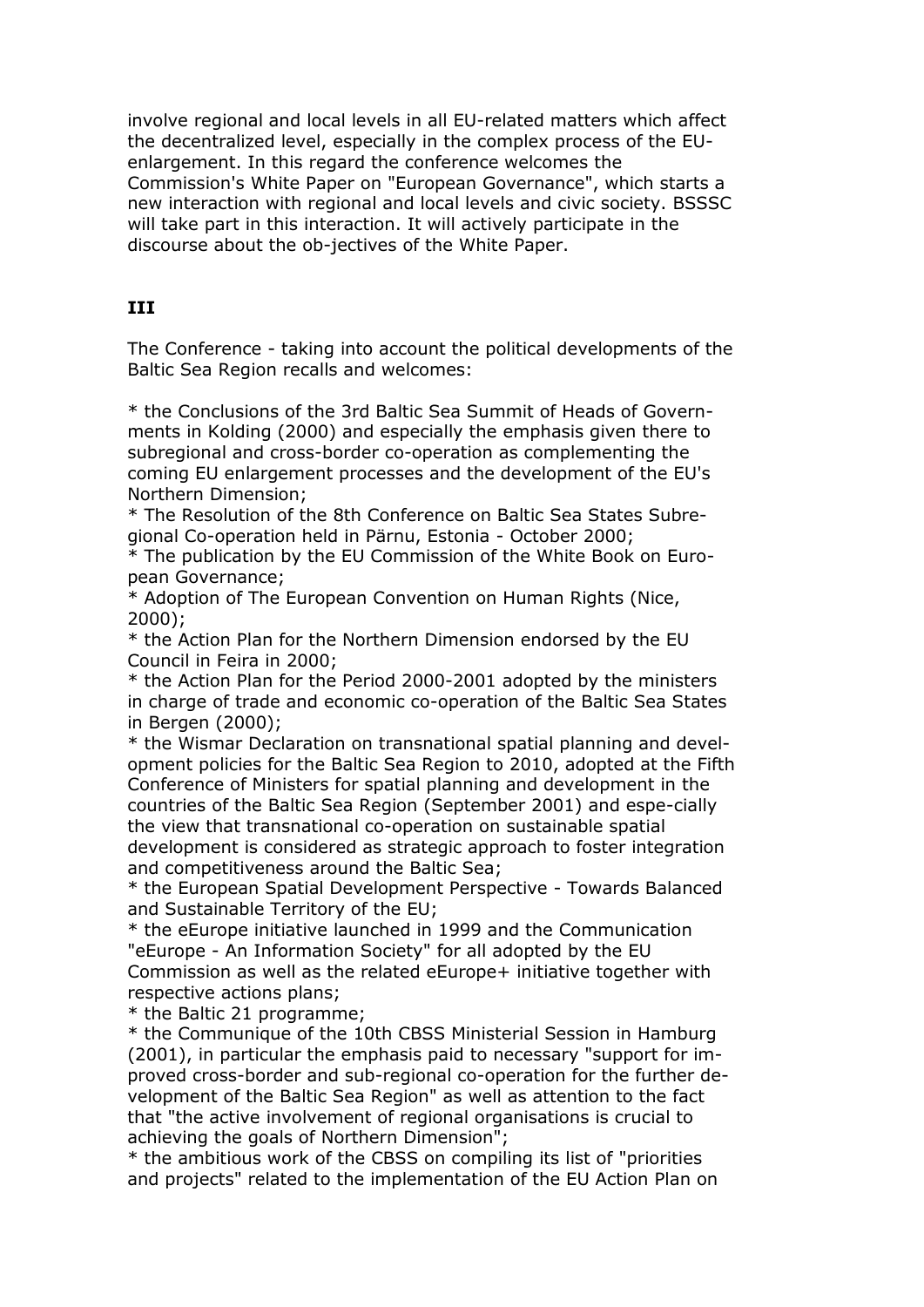Northern Dimension;

\* the continued support by both the German and Russian CBSS presidencies to the decentralised level co-operation in the Baltic Sea Region;

\* the Swedish EU Presidency involvement in the implementation of the Northern Dimension initiative;

\* the Joint declaration of the President of the EU Commission and the President of the CoR and the Protocol governing arrangements for cooperation between the EU Commission and the CoR signed in September 2001 which aim at increasing the role of the subregional level represented in the CoR in the EU decision making processes; \* the II Cohesion Report which launches the discussion on future of re-gional policy;

\* the opening (promoted by the CBSS CSO) of the IT portal for SMEs at the Conference on Economic Co-operation in Berlin (2001); \* the decision taken by the 10th Baltic Sea Parliamentary Conference (BSPC) in Greifswald (2001) to further develop its co-operation framework on a permanent basis as well as its call to the CBSS and its own parliaments "to support the development of a stable civil so-ciety and to strengthen the sense of citizenship and democracy in the Baltic Sea Region":

\* the Union of the Baltic Cities (UBC) General Conference Resolution as well as the Social Charter for Member Cities of the Union of the Baltic Cities adopted in Rostock (2001).

#### **IV**

The Conference - with a view to the coming EU enlargement and the re-lated Northern Dimension initiative:

\* called on the EU Commission to actively involve all the Baltic Sea Region actors of relevance in the bi-annual Northern Dimension meetings foreseen by the report on the Northern Dimension given to the EU Summit held in Göteborg (June 2001);

\* welcomed the initiative "Northern eDimension Action Plan" launched by the CBSS in close partnership with the EU Commission;

\* appreciated the work of the EU Commission to merge INTERREG and PHARE CBC which is a sign that that EC has grasped the impor-tance of the Baltic Sea Region co-operation;

\* called on the EU to meet the needs of the regions in the candidate countries in the pre-accession process, in particular by financing projects able to improve capacities on the regional level;

\* called on the governments of the Baltic Sea Countries to actively involve the respective regions in national politics on the issues having impact on the regional level, including the EU enlargement processes;

\* stressed the need to overcome still existing barriers for balanced access to EU programmes available for transnational co-operation in the Baltic Sea Region, namely INTERREG IIIB, PHARE and TACIS. As outlined by the EU Commission late 2000, a possible way could be to submit existing PHARE funding to the regulatory frameworks of EU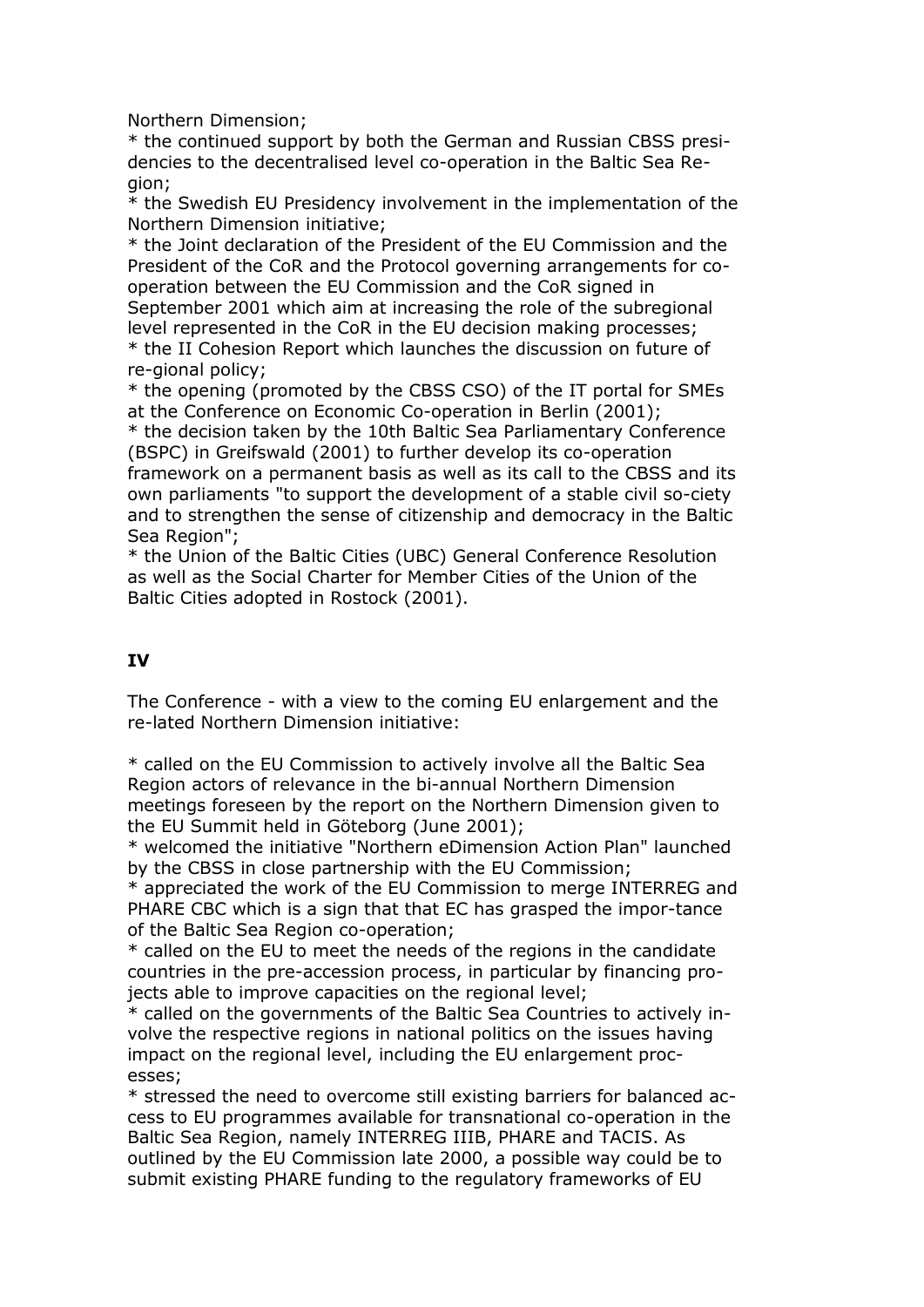Structural Funds; with regard to balanced participation in INTER-REG IIIB, this requires to submit the PHARE-CBC Baltic Sea Re-gion programme (or alternatively: a share of national PHARE budg-ets) to the regulatory framework of INTERREG IIIB (Baltic Sea Re-gion); \* with regard to this called on Baltic Joint Co-ordination Committee (BJCC) to meet these challenges in due time by fulfilling its coordinating tasks;

\* called on the regions and other relevant Baltic Sea Region actors to make sufficient use of the new INTERREG IIIB programme with a view to the necessary process of "region building" in the Baltic Sea Region; \* stressed the need to build up stronger co-operation with Barents Euroarctic region under the Northern Dimension concept;

\* welcomed the EU enlargement processes in the Baltic Sea Region and the recent Russian CBSS presidency suggestion to find a solution to the special situation of the Kaliningrad Oblast;

\* welcomed the results of the BSSSC Conference "The Northern Dimension and Kaliningrad Oblast - contributions by subregional cooperation in the Baltic Sea Region" arranged in March 2001 in close co-operation with Schleswig-Holstein and Eastern Norway County Network and called for continuation of this initiative;

\* with regard to this, stressed the readiness of Baltic Sea regions to be involved in the work aiming at creating a cohesive Region.

#### **V**

The Conference -contributing to the Baltic Sea Region becoming a European model region:

\* welcomed the initiative to hold a meeting of Chairpersons of the Baltic Sea Region organisations and structures on the occasion of the BSSSC annual conference and called for it to become a rule with the result of obtaining better synergy of Baltic Sea Region co-operation; \* welcomed the Baltic Sea Chambers of Commerce (BCCA) initiatives aiming at increasing the economic potential of the Baltic Sea Region; \* called on the regions of the Baltic Sea Area and the BSSSC bodies to participate actively in the discussion on the future of the regional policy, opened with the publication of the II Cohesion Report, to help shape the most favourable development of the Baltic Sea Region; \* called on the regions of the Baltic Sea Area and the BSSSC bodies to participate in the discussion on European Governance and through broader implementation of the best practices to be found in the Baltic Sea Region to ensure still more effective democratic rule and grassroots approach in the Region;

\* welcomed the initiatives related to youth involvement in the Baltic Sea Region activities and development;

\* welcomed the initiatives of non-governmental organisations to estab-lish a broad Baltic network and thus be stronger in the Baltic Sea family as expressed at conferences in Copenhagen and Lübeck and in their call for closer co-operation with the CBSS.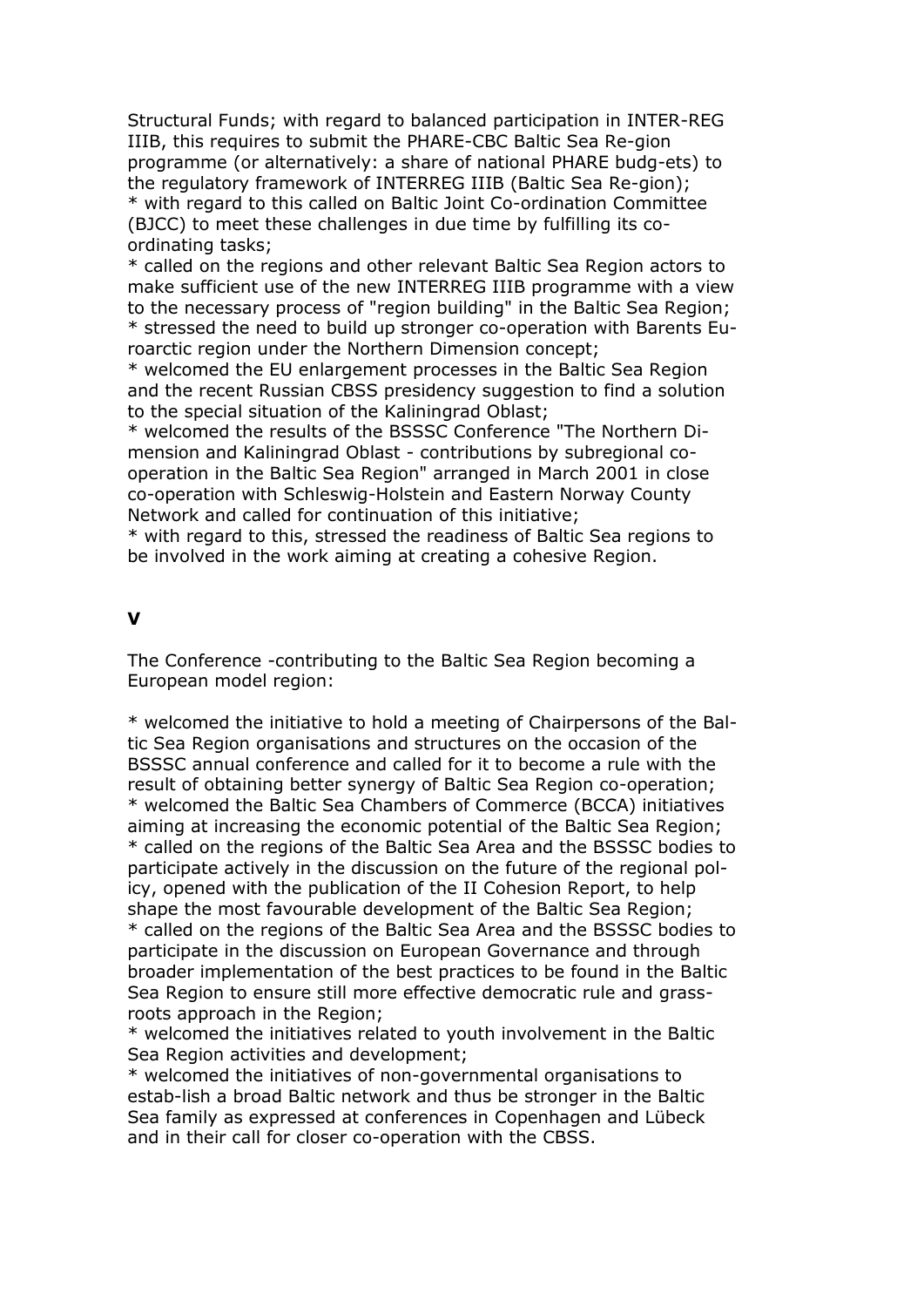The Conference - having the goal to use the development and cooperation potential of the Baltic Sea Region:

\* stressed the need to enhance joint efforts on economic development and related issues in order to promote the Baltic Sea Region as a strongly competitive subregion in the enlarged EU;

\* welcomed the initiative of arranging the Information Day and Partner Search Forum seminar alongside the BSSSC conference; \* welcomed the CBSS CSO decision to have one of its regular meetings alongside the BSSSC conference and calls for this to become a rule;

\* welcomed the initiative to establish the Baltic Association of Regional Development Institutions (BARDI) which took place on the occasion of the BSSSC annual conference and called on the Baltic Sea regions to support this body;

\* welcomed the initiative of the Baltic Development Forum to launch the Baltic Rim Regional Agenda (Malmo 2000) whose goal is to find a higher degree of regional integration and co-operation for the Baltic Sea Region to become the leading growth centre;

\* welcomed the work of the euroregions operating in the Baltic Sea Region and called on the EU Commission to continue the financial support for this valuable form of co-operation.

# **VII**

The Conference -involving the Baltic Sea Region in European and national developments:

\* called on the EU Commission to continue in its work towards supporting the Baltic Sea Region co-operation - preferably in the form of defining the Baltic Sea Region as one co-operation region which would significantly encourage even stronger contacts between the various Baltic Sea Region partners;

\* called on the Baltic Sea Region national authorities and the EU Commission to involve regional and local levels in all the EU related matters which affect the decentralised level. This is especially important as the complex process of the EU enlargement gets underway; \* called upon the national authorities to involve regional representatives in the CBSS ministerial meetings;

\* called on all the relevant bodies to continue in their efforts towards building the knowledge based society which is the necessary precondition for a successful new economy;

\* called on the BSSSC regions to participate actively in the planned BSSSC INTERREG IIIB project aimed at strengthening the Baltic Sea Region co-operation and using its development capacity.

# **VI**